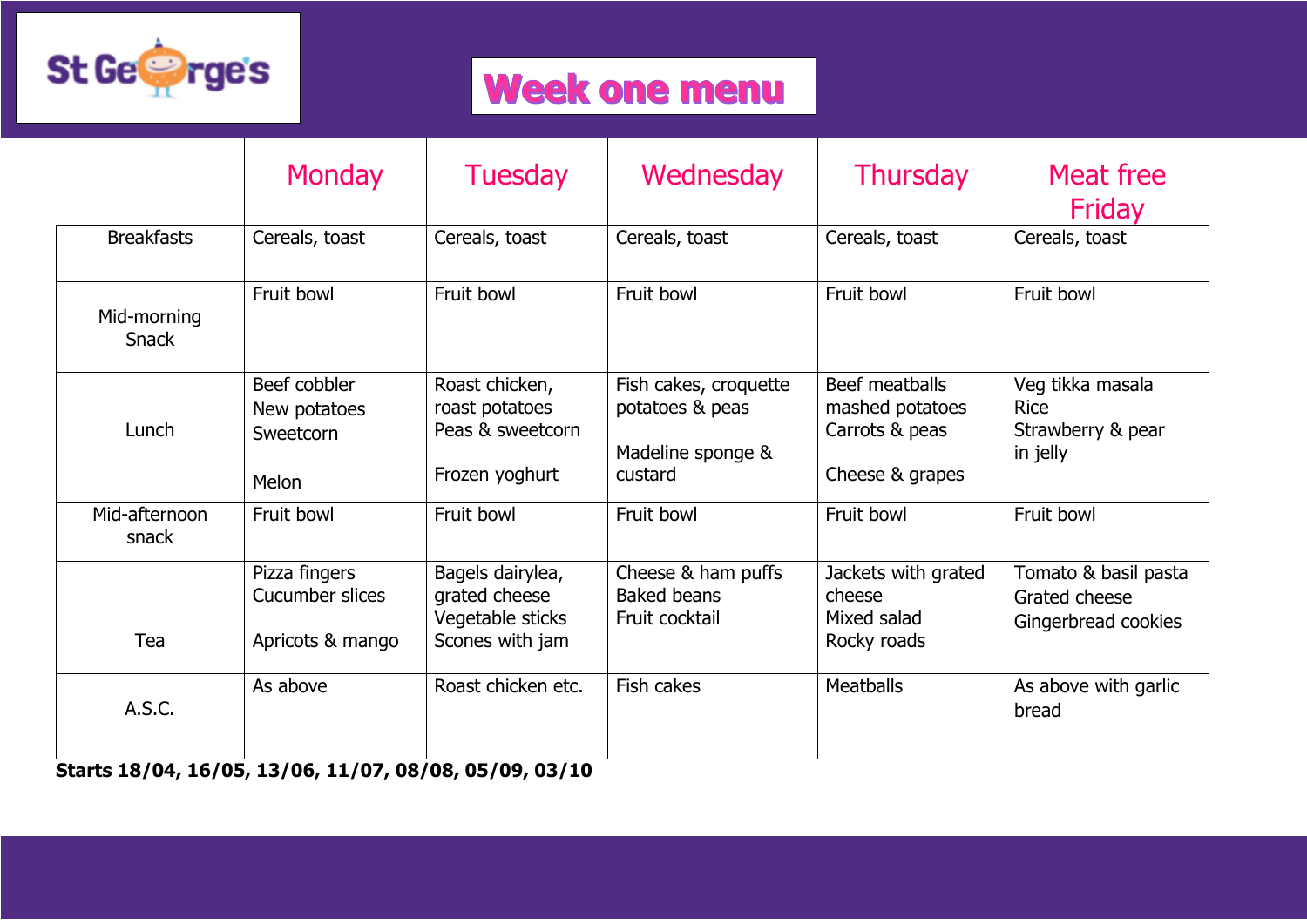

## Week two menu

|                             | <b>Monday</b>                                                                     | <b>Tuesday</b>                                                 | Wednesday                                                          | <b>Thursday</b>                                                            | Friday                                                                  |
|-----------------------------|-----------------------------------------------------------------------------------|----------------------------------------------------------------|--------------------------------------------------------------------|----------------------------------------------------------------------------|-------------------------------------------------------------------------|
| <b>Breakfasts</b>           | Cereals, toast                                                                    | Cereals, toast                                                 | Cereals, toast                                                     | Cereals, toast                                                             | Cereals, toast                                                          |
| Mid-morning<br><b>Snack</b> | Fruit bowl                                                                        | Fruit bowl                                                     | Fruit bowl                                                         | Fruit bowl                                                                 | Fruit bowl                                                              |
| Lunch                       | Fish, chips & peas<br>Lemon shortbread                                            | Minced beef<br>hotpot<br>Cauliflower, carrots<br>Fromage frais | Roast beef r.potatoes<br>Broccoli & sweetcorn<br>Peaches & custard | Chicken & veg pie<br>Potatoes & cabbage<br>Yoghurt                         | 3 beans veg chilli<br><b>Rice</b><br>Grated cheese<br>Mandarins & pears |
| Mid-afternoon<br>snack      | Fruit bowl                                                                        | Fruit bowl                                                     | Fruit bowl                                                         | Fruit bowl                                                                 | Fruit bowl                                                              |
| Tea                         | Tomato pasta<br>Grated cheese<br>Pear, peach &<br>pineapple                       | Hot dogs<br>Lettuce & tomato<br>Crispy cakes                   | Sausage rolls & hoops<br>Fruit salad                               | Sandwich tea<br>Tuna/sweetcorn<br>Pepper cucumber<br>batons<br>Fairy cakes | Pizza wheels<br>Grated carrot<br>Ice cream cornets                      |
| A.S.C.                      | Fish, chips & peas<br>$C_{\text{bulk}}$ 25/04 22/05 20/06 10/07 15/00 12/00 10/10 | As above with<br>wedges                                        | R.beef etc                                                         | Chicken & veg pie                                                          | As above with wedges                                                    |

Starts 25/04, 23/05, 20/06, 18/07, 15/08, 12/09, 10/10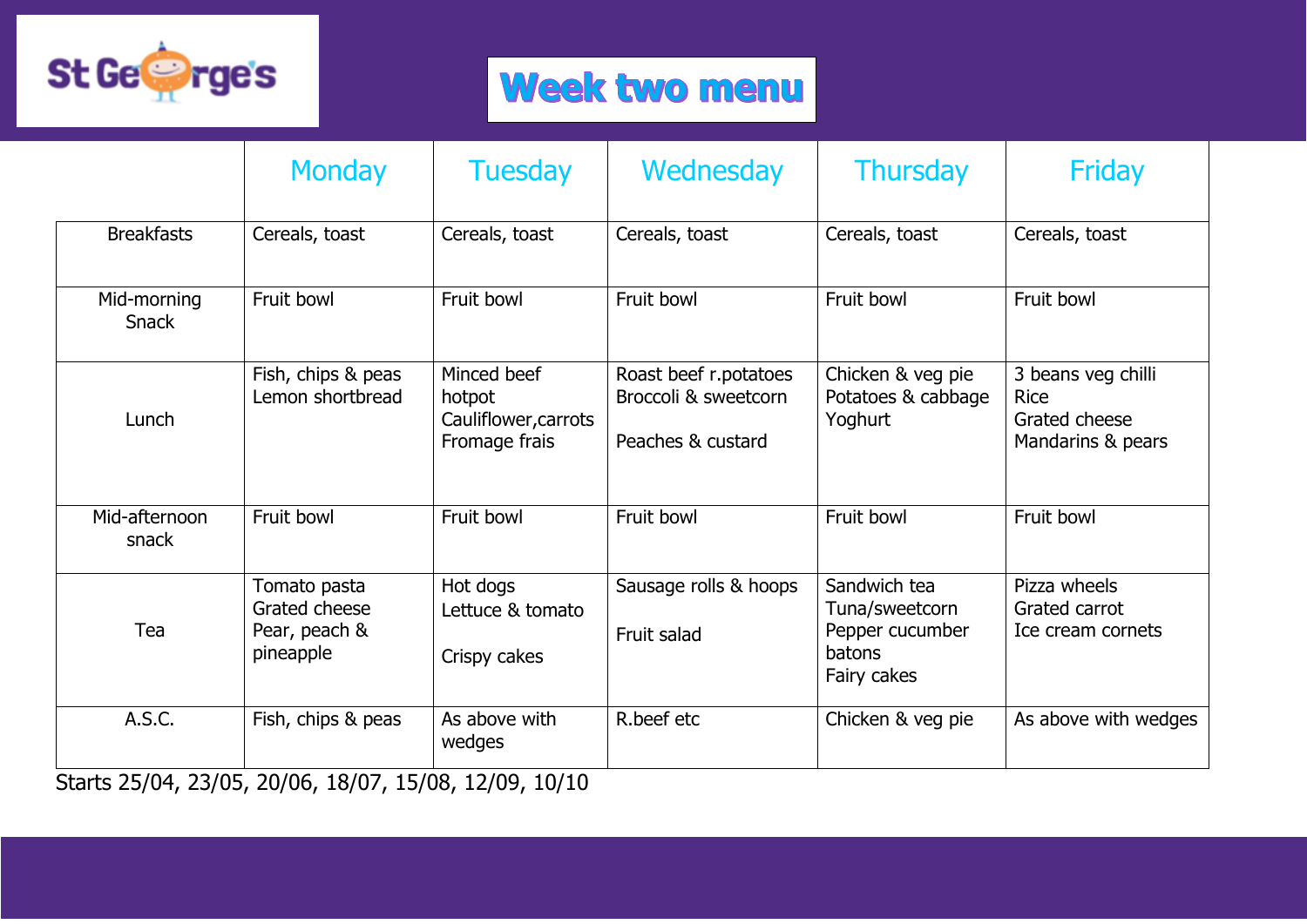

## **Week three menu**

|                             | <b>Monday</b>                                                                    | <b>Tuesday</b>                                                                    | Wednesday                                                   | <b>Thursday</b>                                                            | Friday                                                               |
|-----------------------------|----------------------------------------------------------------------------------|-----------------------------------------------------------------------------------|-------------------------------------------------------------|----------------------------------------------------------------------------|----------------------------------------------------------------------|
| <b>Breakfasts</b>           | Cereals, toast                                                                   | Cereals, toast                                                                    | Cereals, toast                                              | Cereals, toast                                                             | Cereals, toast                                                       |
| Mid-morning<br><b>Snack</b> | Fruit bowl                                                                       | Fruit bowl                                                                        | Fruit bowl                                                  | Fruit bowl                                                                 | Fruit bowl                                                           |
| Lunch                       | Beef lasagne<br>Garlic bread<br>Peaches & custard                                | Sausages, mash<br><b>Baked beans</b><br>Semolina & fruit<br>puree                 | Steak pie, new<br>potatoes<br>Mixed vegetables<br>Ice cream | Roast pork, roast<br>potatoes<br>Carrots, cauliflower<br>Bananas & custard | Vegetable korma &<br>rice<br>Apple & raspberry<br>crumble<br>Custard |
| Mid-afternoon<br>snack      | Fruit bowl                                                                       | Fruit bowl                                                                        | Fruit bowl                                                  | Fruit bowl                                                                 | Fruit bowl                                                           |
| Tea                         | Croissants soft<br>cheese<br>Ham/chicken slices<br>Cucumber sticks<br>Date slice | Cheese scones,<br>houmous, carrot &<br>cucumber sticks<br>Melon &<br>strawberries | Fish cakes<br>carrot & pepper batons<br>Apricot flapjack    | Chicken goujons &<br>Mixed salad<br>Raspberry sponge                       | Macaroni cheese<br><b>Rolls</b><br>Ice cream                         |
| A.S.C.                      | Beef lasagne                                                                     | Sausage, mash,<br>beans                                                           | Steak pie                                                   | Roast pork                                                                 | As above                                                             |

Starts 02/05, 30/05, 27/06, 25/07, 22/08, 19/09, 17/10